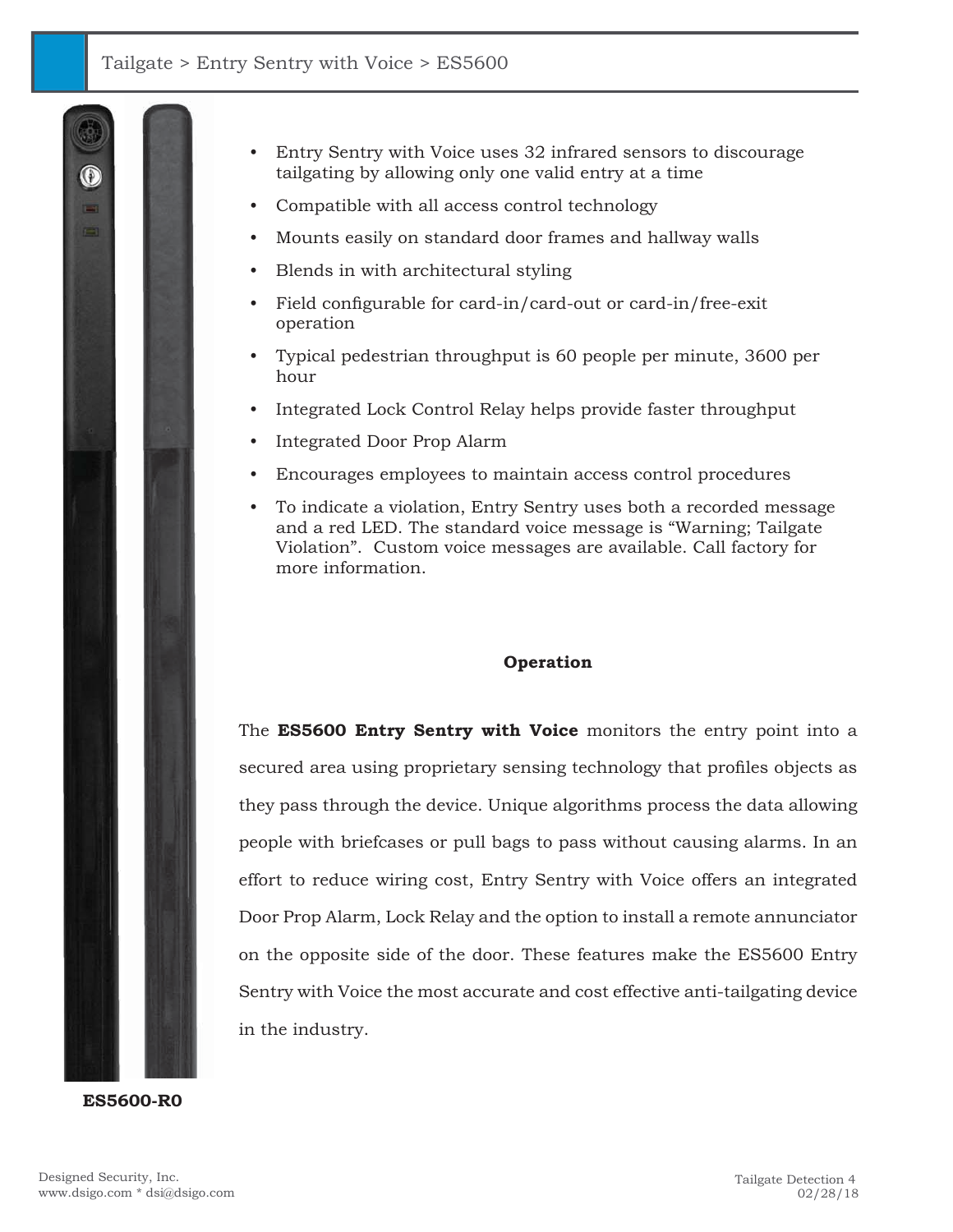# **Electrical Specifications**

| Power:                 | 12 VDC $\omega$ 1 Amp                                                                                                                                                            |
|------------------------|----------------------------------------------------------------------------------------------------------------------------------------------------------------------------------|
| <b>Control Inputs:</b> | N/O-Momentary "Valid A card" (max. 1 sec. pulse closure)<br>N/O-Momentary "Valid B card" (max. 1 sec. pulse closure)<br>N/O-Maintained "Bypass"<br>N/C-Maintained "Door contact" |
| <b>Status Outputs:</b> | $N/O$ and $N/C$ Lock contact<br>N/O and N/C Alarm contact status<br>$N/O$ and $N/C$ A passage complete contact status<br>N/O and N/C B passage complete contact status           |
| Alarm:                 | Fixed message volume 85 dB Peak @ 3 feet                                                                                                                                         |

### **Mechanical Specifications**

| Size:            | $2.0$ " W x 54.7" H x $2.6$ " D                                                 |
|------------------|---------------------------------------------------------------------------------|
| <b>Mounting:</b> | Direct mounting to door frame or wall<br>Optional spacer mounting kit available |
| Finish:          | Black with IR plexiglass cover                                                  |

# **Wiring Diagram**

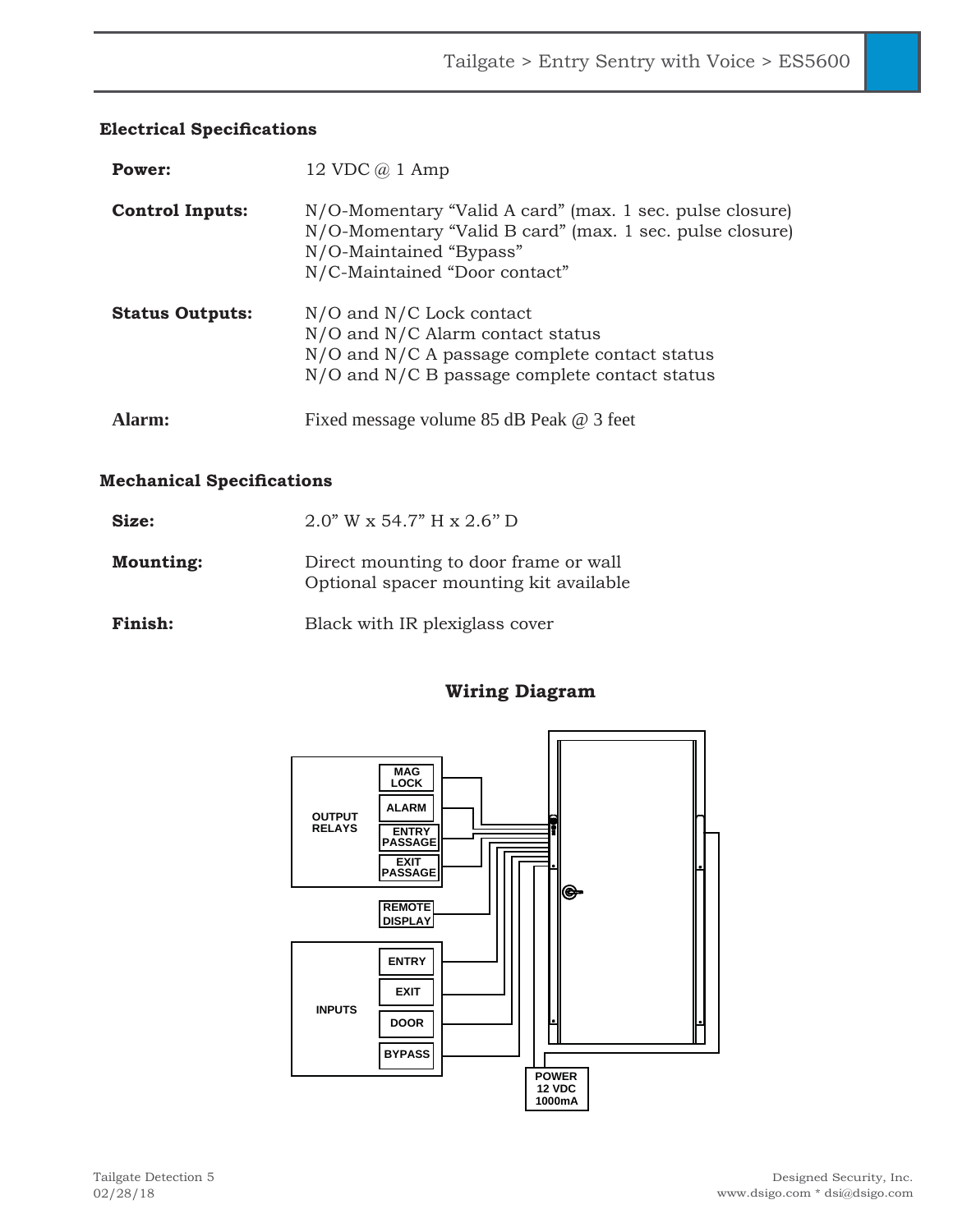## Tailgate > Entry Sentry > ES5200/ES5600



### **ES5200 Tailgate Detection Systems & Options**

 **ES5200-R0** Standard Tailgate Unit.

- **R1** 1-gang status indicator for use on the opposite side of the doorway. (shown above)
- **R2** Mullion mount status indicator to mount on the door frame opposite the tailgate unit. (shown above)

### **ES5600 Tailgate Detection Systems with Voice & Options**

 **ES5600-R0** Standard Tailgate Unit with Voice.

- **R1** 1-gang status indicator for use on the opposite side of the doorway. (shown above)
- **R2** Mullion mount status indicator to mount on the door frame opposite the tailgate unit. (shown above)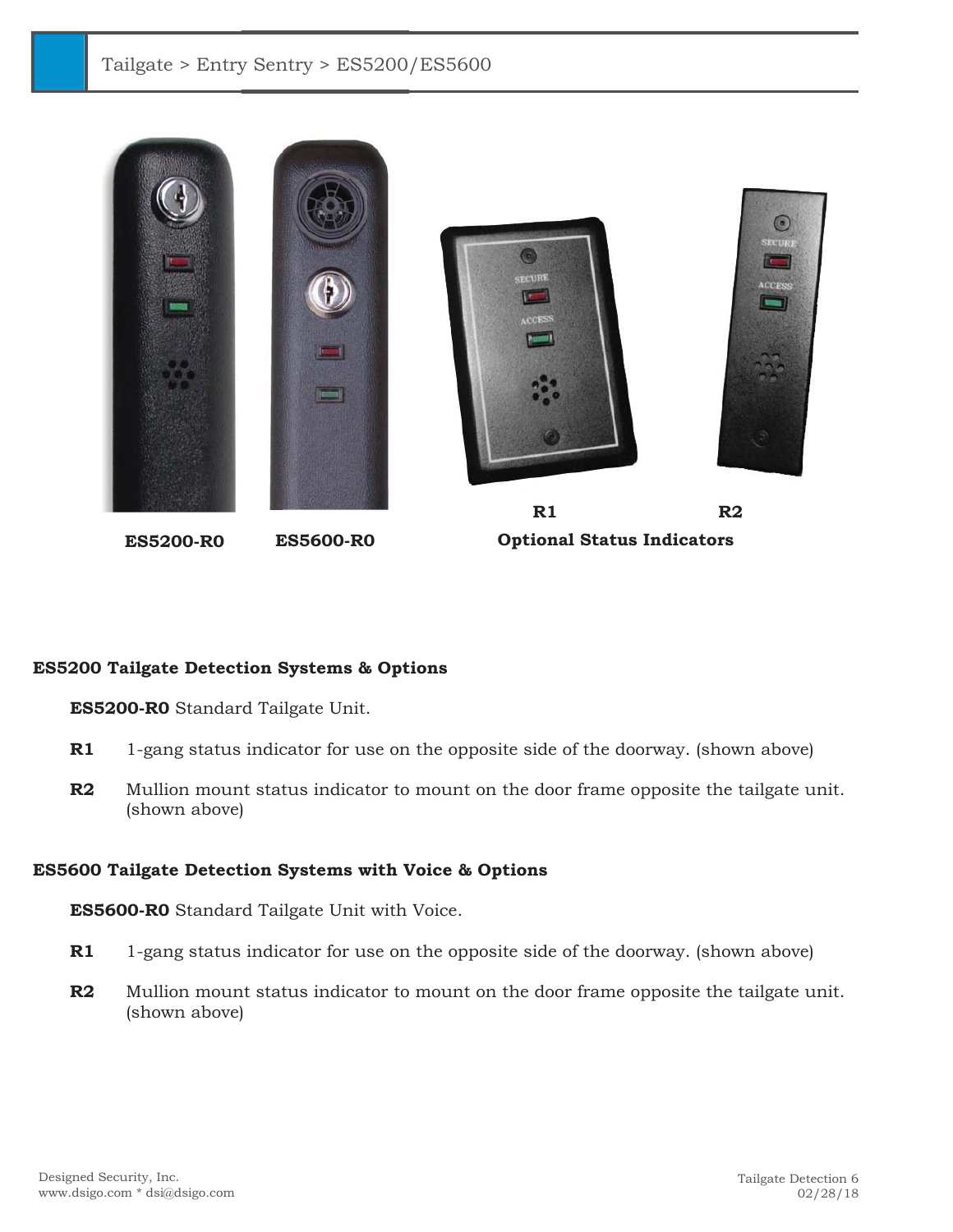Pictured below is an Entry Sentry with a spacer mounting kit. The spacer is used to raise the Entry Sentry away from the door mullion or wall in order to provide a clear optical path.

### **Spacer Dimensions:**